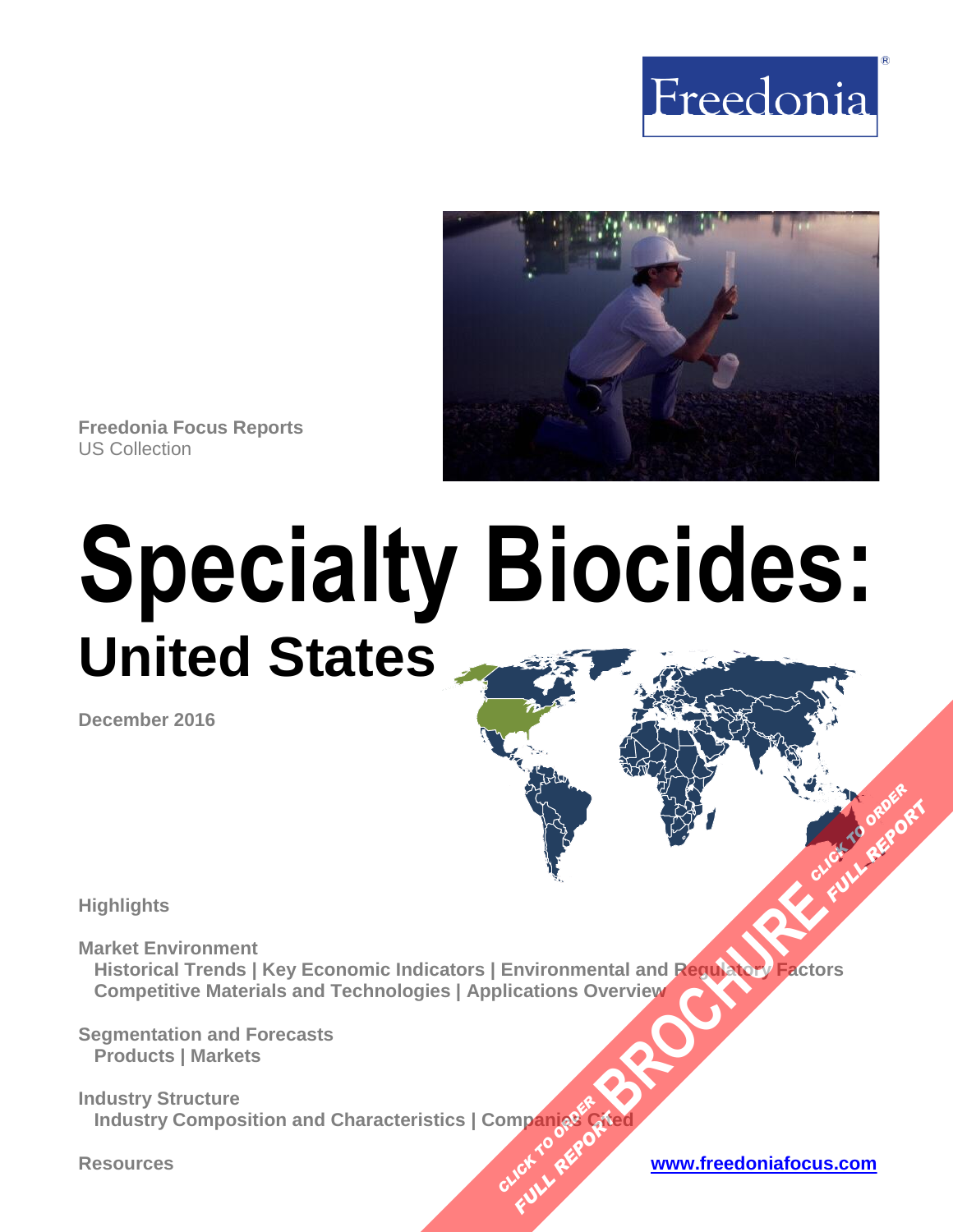## <span id="page-1-0"></span>ABOUT THIS REPORT

## Scope & Method

This report forecasts US specialty biocide demand in US dollars at the manufacturers' level and in pounds to 2020. Total demand by value is segmented by product in terms of:

- halogen compounds
- metal-based compounds
- organosulfurs
- nitrogen compounds
- other products such as phenolic compounds, organic acids, and glutaraldehyde.

The terms "biocides" and "specialty biocides" are used interchangeably throughout this report. Specialty biocides are also marketed under terms such as algicides, microbiocides, fungicides, bactericides, and antimicrobials. For the purposes of this report, these products are treated as a single product type. Products marketed specifically as pesticides for use in agricultural applications, by pest management professionals in commercial or residential applications, or for consumer use are not included in this report. Commodity chemicals such as chlorine, citric acid, creosote, ethanol, and sodium hypochlorite (household bleach) are also excluded, as are pharmaceutical and drug products that are antimicrobial in nature.

Total demand by value is also segmented by market as follows:

- wood preservation
- cleaning products
- other industrial markets such as food, coatings, and cosmetics
- commercial and consumer
- energy.

To illustrate historical trends, total demand in value terms is provided in an annual series from 2005 to 2015; total demand in volume terms is reported at five-year intervals for 2005, 2010, and 2015; and the various segments are provided for 2010 and 2015.

This report quantifies trends in various measures of growth. Growth (or decline) expressed as an average annual growth rate (AAGR) is the least squares growth rate, which takes into account all available datapoints over a period. Growth calculated as a compound annual growth rate (CAGR) employs, by definition, only the first and last datapoints over a period. The CAGR is used to describe forecast growth, defined as the expected trend beginning in the base year and ending in the forecast year. Readers are encouraged to consider historical volatility when assessing particular annual values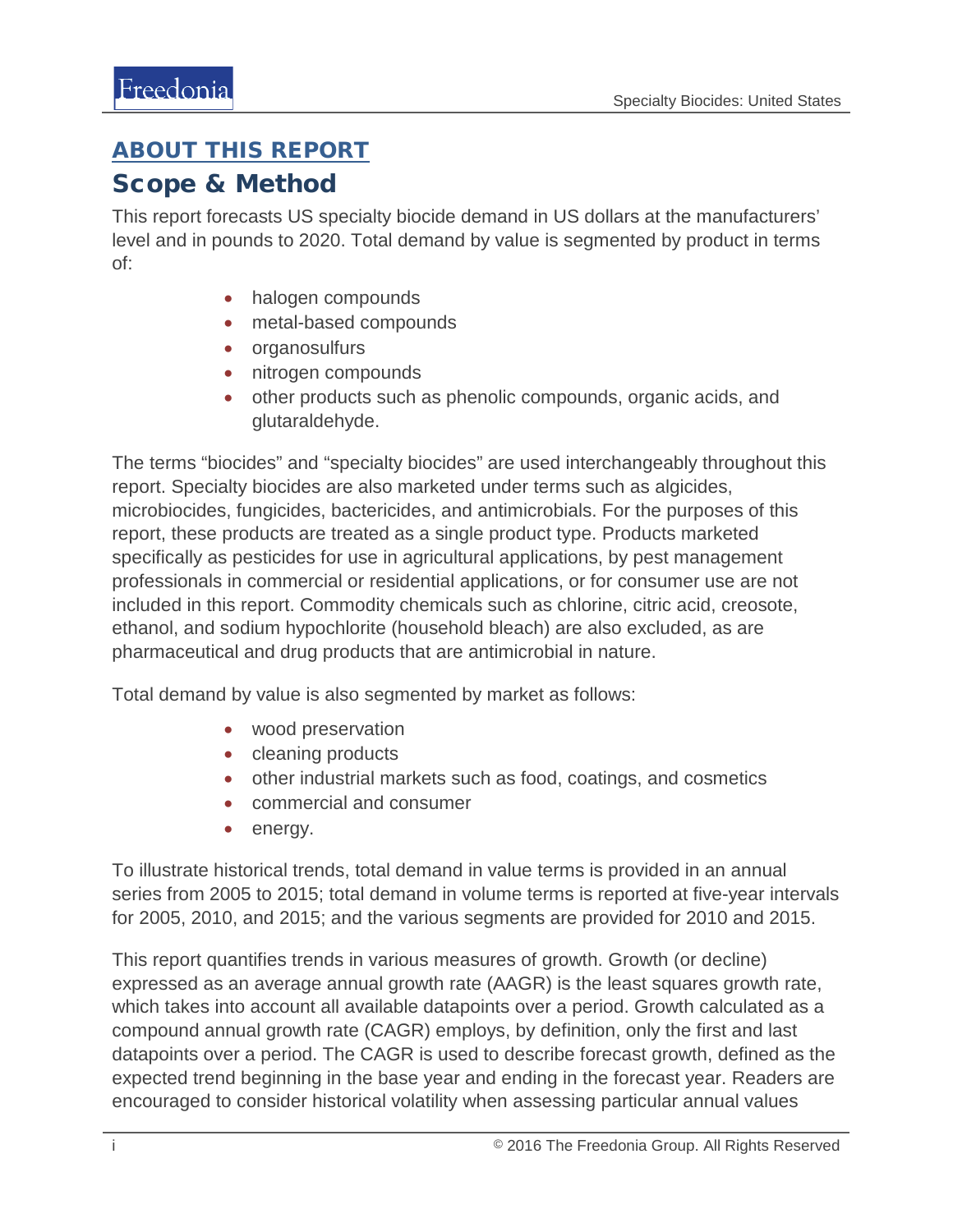along the forecast trend, including in the forecast year.

Key macroeconomic indicators are also provided at five-year intervals with CAGRs for the years corresponding to other reported figures. Other various topics, including profiles of pertinent leading suppliers, are covered in this report. A full outline of report items by page is available in the [Table of Contents.](#page-3-0)

## Sources

*Specialty Biocides: United States* (FF35011) is based on *[Biocides Market in the US](http://www.freedoniagroup.com/DocumentDetails.aspx?ReferrerId=FL-FOCUS&studyid=3457)*, a comprehensive industry study published by The Freedonia Group in December 2016. Reported findings represent the synthesis and analysis of data from various primary, secondary, macroeconomic, and demographic sources including:

- firms participating in the industry, and their suppliers and customers
- government/public agencies
- national, regional, and international non-governmental organizations
- trade associations and their publications
- the business and trade press
- indicator forecasts by The Freedonia Group
- the findings of other industry studies by The Freedonia Group.

Specific sources and additional resources are listed in the [Resources](#page-4-0) section of this publication for reference and to facilitate further research.

## Industry Codes

The topic of this report is related to the following industry codes:

| <b>NAICS/SCIAN 2007</b>                       |                                                                                                                                                   | <b>SIC</b>                     |                                                                                                                                |
|-----------------------------------------------|---------------------------------------------------------------------------------------------------------------------------------------------------|--------------------------------|--------------------------------------------------------------------------------------------------------------------------------|
| North American Industry Classification System |                                                                                                                                                   | <b>Standard Industry Codes</b> |                                                                                                                                |
| 325188<br>325199<br>325998                    | All Other Basic Inorganic Chemical Mfg<br>All Other Basic Organic Chemical Mfg<br>All Other Miscellaneous Chemical<br>Product and Preparation Mfg | 2819<br>2869<br>2899           | Industrial Inorganic Chemicals, NEC<br>Industrial Organic Chemicals, NEC<br>Chemicals and Chemical Preparations,<br><b>NEC</b> |

# Copyright & Licensing

The full report is protected by copyright laws of the United States of America and international treaties. The entire contents of the publication are copyrighted by The Freedonia Group.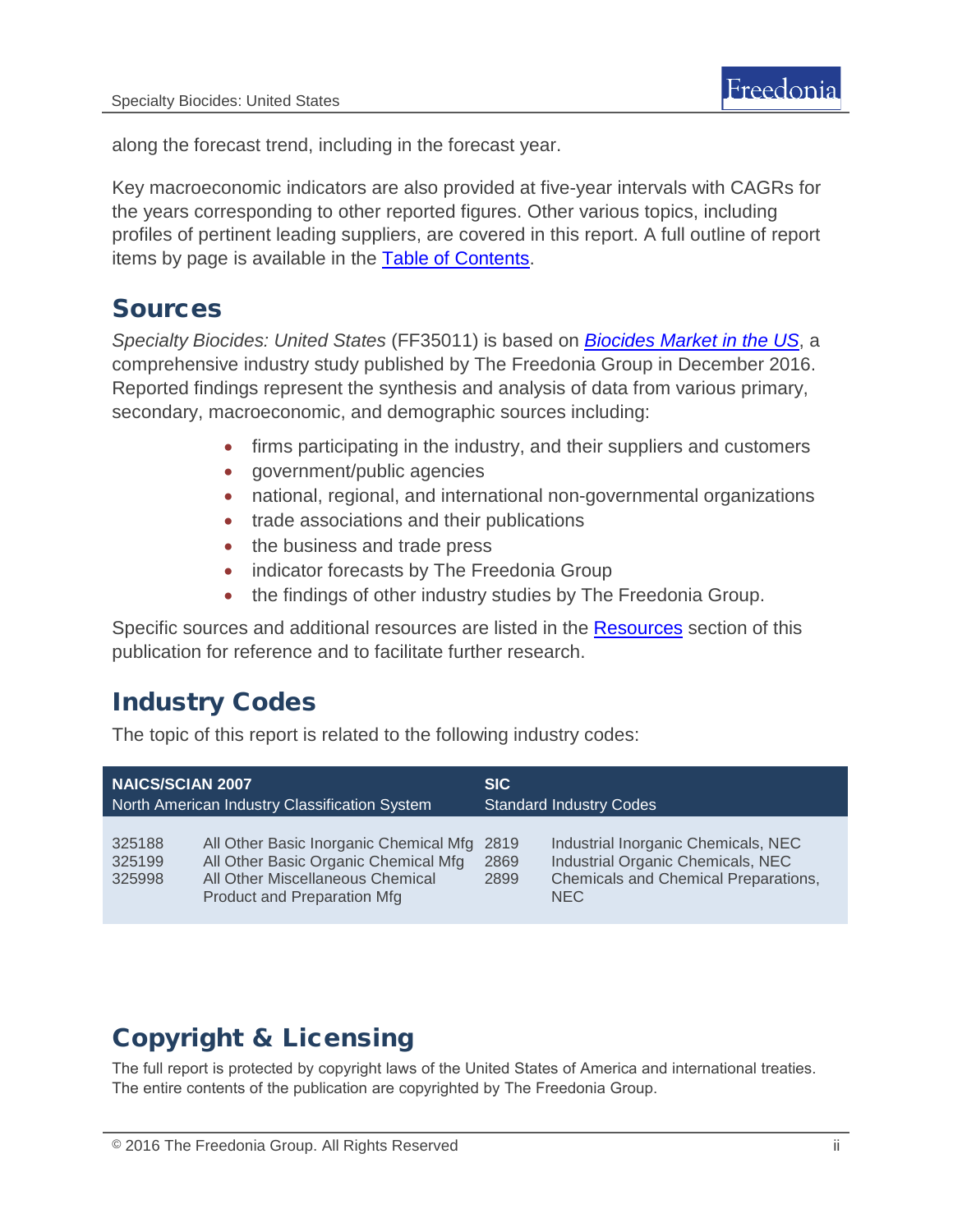# <span id="page-3-0"></span>**Table of Contents**

#### **Section**

#### Page

| Table 1   Key Indicators for US Specialty Biocide Demand; 2010, 2015, 2020 (US\$ bil)  4 |  |  |
|------------------------------------------------------------------------------------------|--|--|
|                                                                                          |  |  |
|                                                                                          |  |  |
|                                                                                          |  |  |
|                                                                                          |  |  |
|                                                                                          |  |  |
|                                                                                          |  |  |
| Chart 3   US Specialty Biocide Demand by Product; 2010, 2015, 2020 (US\$ mil)  10        |  |  |
| Chart 4   US Specialty Biocide Demand; 2005, 2010, 2015, 2020 (mil lbs) 11               |  |  |
|                                                                                          |  |  |
|                                                                                          |  |  |
|                                                                                          |  |  |
|                                                                                          |  |  |
|                                                                                          |  |  |
| Chart 5   US Specialty Biocide Demand by Product Share; 2010, 2015, 2020 (%)  17         |  |  |
|                                                                                          |  |  |
| Chart 6   US Specialty Biocide Demand by Market; 2010, 2015, 2020 (US\$ mil) 18          |  |  |
|                                                                                          |  |  |
|                                                                                          |  |  |
|                                                                                          |  |  |
|                                                                                          |  |  |
|                                                                                          |  |  |
| Chart 7   US Specialty Biocide Demand by Market Share; 2010, 2015, 2020 (%)  25          |  |  |
|                                                                                          |  |  |
|                                                                                          |  |  |
|                                                                                          |  |  |
|                                                                                          |  |  |
|                                                                                          |  |  |
|                                                                                          |  |  |
|                                                                                          |  |  |
|                                                                                          |  |  |
|                                                                                          |  |  |
|                                                                                          |  |  |

To return here, click on any Freedonia logo or the Table of Contents link in report footers.<br>PDF bookmarks are also available for navigation.